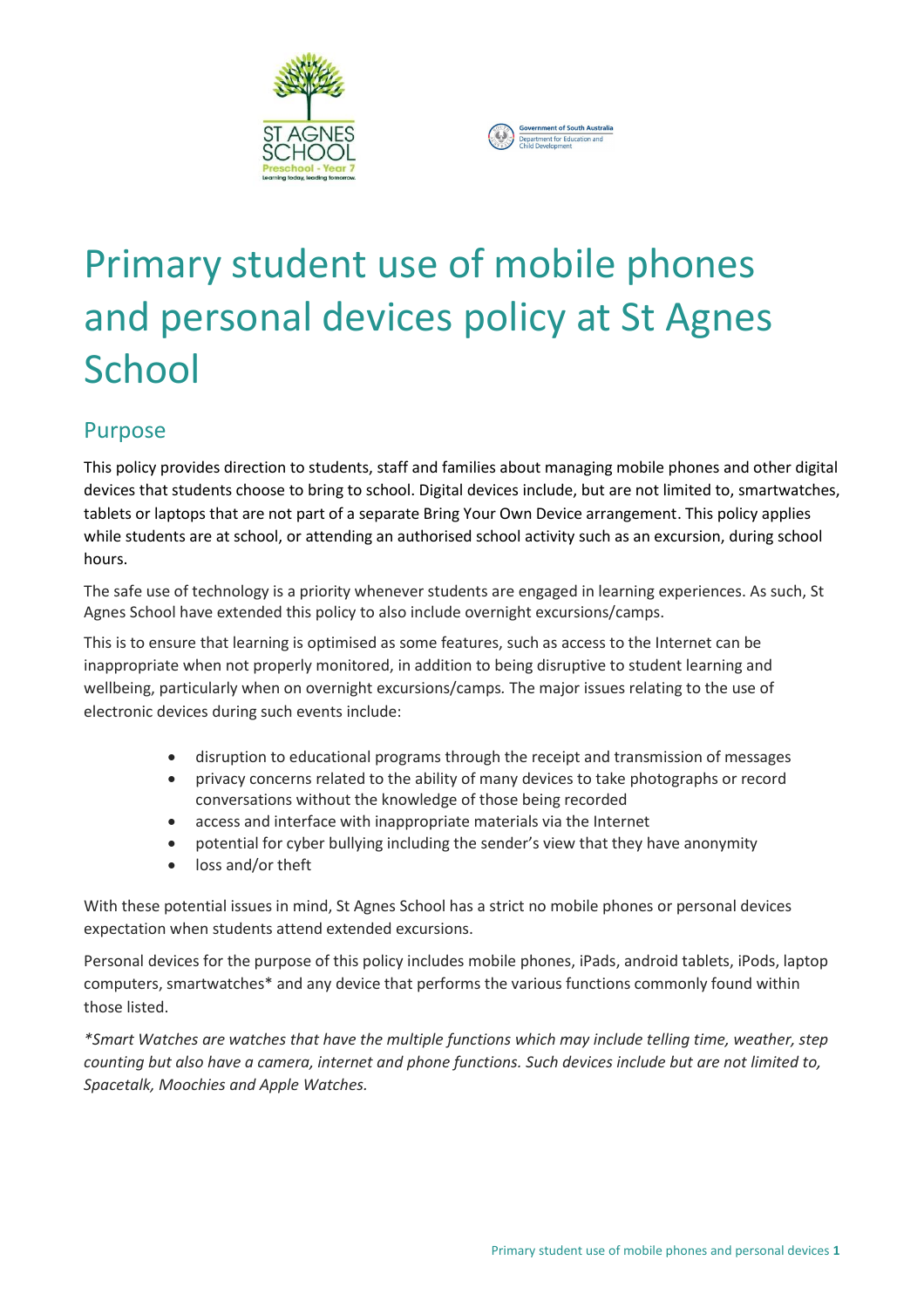# Mobile phone use for primary school students

The department's position is that primary aged students cannot use their mobile phones and personal devices at school during school hours. The department and the school recognise that there are legitimate reasons for students to bring a mobile phone or personal device to school.

This may include:

- to ensure their safety while travelling
- so that parents can contact them outside of school hours.

During the school day students are not permitted to access or use their mobile phones or other personal devices. Students must switch off or mute their devices before storing them at the beginning of the school day. They will not be able to access their device until the end of the school day.

## Storage of personal devices

### Mobile Devices, excluding smart watches at school

Students are required to keep mobile devices in their school bag prior to and after school, while on school grounds.

At the start of each school day they are required to place mobile devices into a container (provided to each class teacher).

Teachers are required to lock the container into a lockable cupboard in their class. In the event of a relief teacher taking the class and not having access to the lockable storage, then the tub is to be placed into the lockable cupboard of the class next door.

At the end of the day the teacher will supervise students retrieving their device from the container, ensuring it occurs in an orderly manner.

### Smart Watches

Students are permitted to wear the device during the school day or on an overnight excursion/camp, provided the following functions are disabled and not used while on school grounds, in line with this policy:

- $\bullet$  Phone
- Internet access
- Camera

# If the student does not comply

As per the school's behaviour management policy, consequences for not complying with this policy will result in one or more of the following to occur:

- Restorative conversations/action
- Communication with parents
- Senior staff involvement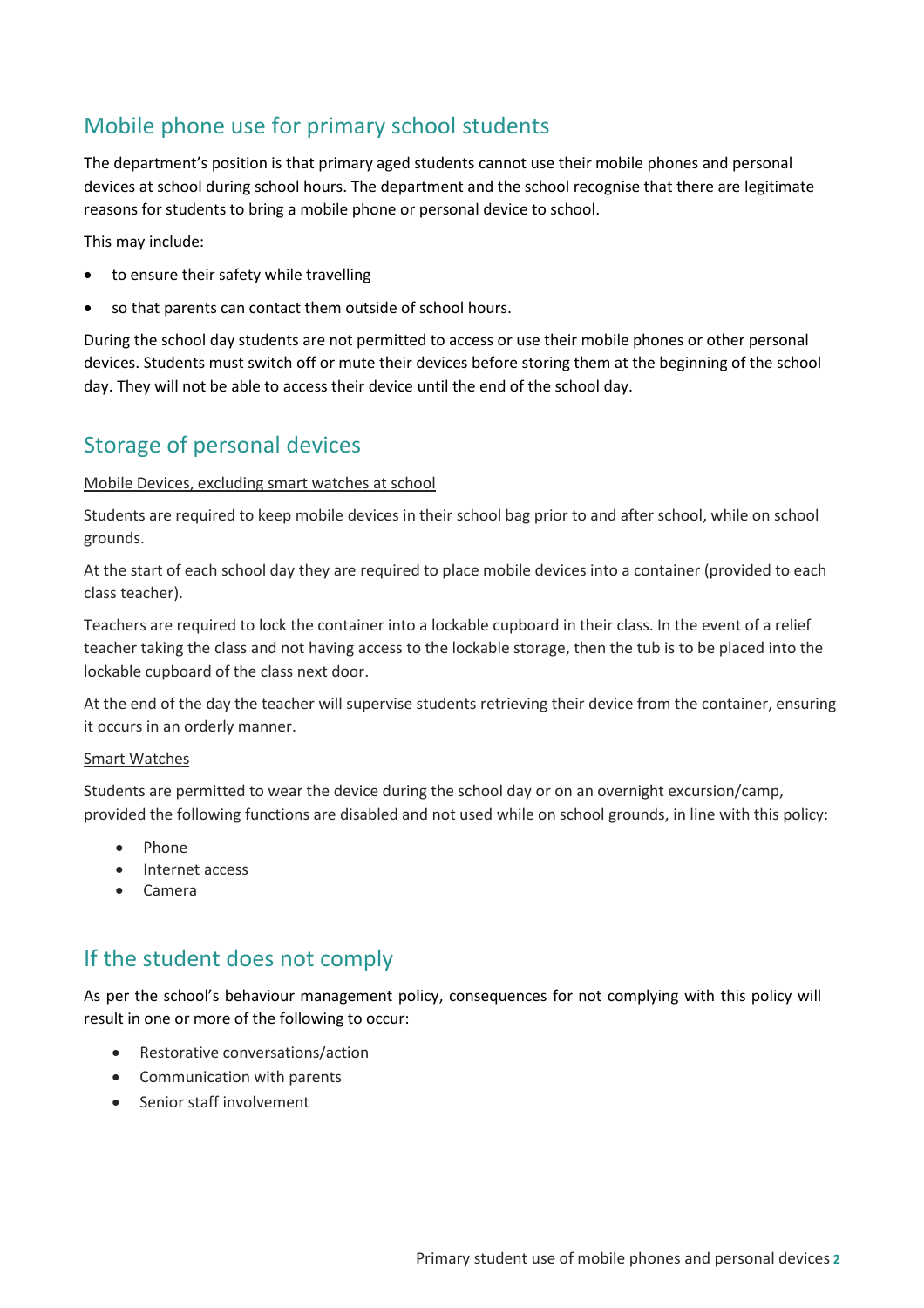# Roles and responsibilities

### **Principal**

- Make sure:
	- this policy is clearly communicated and accessible to all students, staff, and families
	- there is a process for regular review of the policy
	- secure storage is provided for student personal devices that are handed in to school staff and they are appropriately secure
	- processes are in place for monitoring internet and school network use by all members of the school community.
- Enforce the policy and responses to instances of non-compliance.
- Report and respond to incidents of inappropriate use of personal devices in line with department policy and procedures and any legislative requirements.
- Consider requests for exemptions from the policy from parents on a case-by-case basis. Make sure that approved exemptions are documented and that relevant staff are informed about students' exemptions.
- Model appropriate use of mobile phones and support families to understand the importance of promoting safe, responsible and respectful use of mobile phones to their children.

### **School staff**

- Deliver learning opportunities and maintain a safe and productive learning environment. Take steps to minimise distractions from the non-educational use of personal devices in the learning environment at times when a device is being used by a student in line with an approved exemption or in circumstances where students' devices are stored in the classroom.
- Respond to instances of non-compliance in line with the school's policy.
- Report and respond to incidents of inappropriate use of personal devices in line with department policy and procedures and any legislative requirements.
- Make sure that any student personal devices handed in for their care are stored in a secure location and are returned to the student (or their parent).
- Model appropriate use of mobile phones and support families to understand the importance of promoting safe, responsible and respectful use of mobile phones to their children.